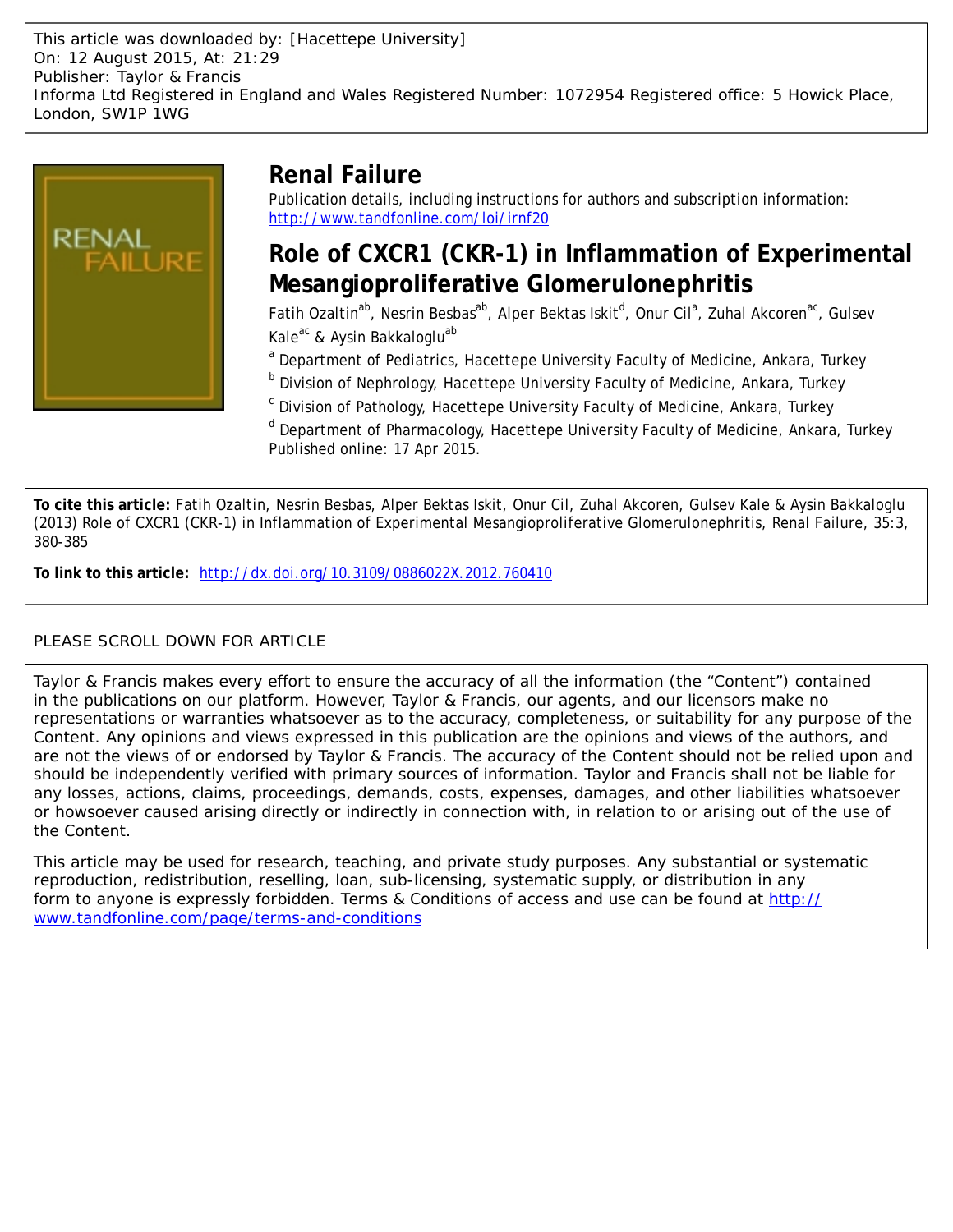LABORATORY STUDY

# **Mesangionroliferative Glomerulonenhritis** Mesangioproliferative Glomerulonephritis

Fatih Ozaltin $^{1,2}$ , Nesrin Besbas $^{1,2}$ , Alper Bektas Iskit $^4$ , Onur Cil<sup>1</sup>, Zuhal Akcoren $^{1,3}$ , Gulsev Kale<sup>1,3</sup> and Aysin Bakkaloglu<sup>1,2</sup>

 $^1$ Department of Pediatrics, Hacettepe University Faculty of Medicine, Ankara, Turkey;  $^2$ Division of Nephrology, Hacettepe University Faculty of Medicine, Ankara, Turkey; <sup>3</sup> Division of Pathology, Hacettepe University Faculty of Medicine, Ankara, Turkey; <sup>4</sup>Department of Pharmacology, Hacettepe University Faculty of Medicine, Ankara, Turkey

#### Abstract

CXCR1 (CKR-1), a receptor of IL-8, is expressed in various cells including neutrophils and monocytes, both of which play a major role in proliferating glomerular diseases. We investigated time-dependent expression of CXCR1 and the effect of single-dose cyclosporine A (CsA) treatment on this expression in experimental mesangioproliferative glomerulonephritis induced by anti-thymocyte serum (ATS). Wistar rats were divided into three groups. Group 1 (control,  $n = 24$ ) received non-immune serum. Group 2 (nephritis,  $n = 24$ ) received ATS. Group 3 (nephritis  $+$  CsA,  $n = 24$ ) received ATS and CsA concomitantly. Kidneys from six rats in each group were removed at sixth hour, 3 days, 5 days, and 7 days. ATS induced proteinuria compared to controls (p < 0.001) and CsA precluded the development of proteinuria. Glomerular inflammation and mesangial proliferation were significantly higher in ATS group than control and CsA-treated rats ( $p < 0.001$ ). ATS injection caused marked interstitial inflammation that was precluded by CsA ( $p < 0.001$ ). CXCR1 was not expressed in control kidneys. However, ATS induced expression of CXCR1 in both glomeruli and tubulointerstitium. CsA treatment precluded CXCR1 expression in both glomeruli and tubulointerstitium only in the first 6 h. CXCR1 may contribute to inflammation in experimental mesangioproliferative glomerulonephritis. CsA may be beneficial by inhibiting CXCR1 expression and corresponding inflammation.

Keywords: anti-thymocyte serum, experimental mesangioproliferative glomerulonephritis, cytokine, chemokine, CXCR1,<br>CKR-1, cyclosporine A<br>DDUCTION CKR-1, cyclosporine A Spay, view

#### INTRODUCTION

Proliferation of glomerular cells and infiltration of glomeruli by inflammatory cells are hallmark of various forms of glomerulonephritis including mesangial proliferative glomerulonephritis.<sup>1</sup> Chemokines are members of a family of chemotactic cytokines that play central roles in the recruitment of specific leukocyte subsets to inflammation sites, thereby contributing inflammation. $2-6$  Among them, IL-8 was the first leukocyte selective chemokine to be identified and its corresponding receptors were the first chemokine receptors to be defined.<sup>7–9</sup> IL-8 is a highly specific cytokine for neutrophils.We and others have shown its importance in the pathogenesis of various forms of human glomerulonephritis.<sup>10,11</sup> IL-8 signals through the chemokine receptors, CXCR1 and CXCR2. $7$  Among them, CXCR1 (CKR-1) is a G-protein-coupled chemokine receptor, expressed in

various cells including neutrophils and monocytes.<sup>12</sup> However, renal expression of CXCR1 in experimental model of mesangioproliferative glomerulonephritis has not been investigated yet.

Injection of anti-thymocyte serum (ATS) is a widely accepted model for mesangial proliferative glomerulonephritis.13,14 Injection of ATS to experimental animals produces complement dependent, selective injury to mesangial cells, which subsequently leads to mesangioproliferative glomerulonephritis.<sup>15</sup> Pathogenesis of this disease is not fully understood, but mesangial cell injury leads to infiltration of inflammatory cells (neutrophils and mononuclear cells) into the glomeruli, which in turn produce several growth factors and cytokines leading to mesangial proliferation.<sup>16</sup>

In the present study, we investigated time-dependent expression of CXCR1 in experimental model of

Address correspondence to Fatih Ozaltin, Pediatric Nephrology Unit, Hacettepe University Faculty of Medicine, 06100, Sihhiye, Ankara, Turkey. Tel.: þ90 (312) 3051246; Fax: þ90 (312) 3094232; E-mail: fozaltin@hacettepe.edu.tr Received 10 September 2012; Revised 21 November 2012; Accepted 9 December 2012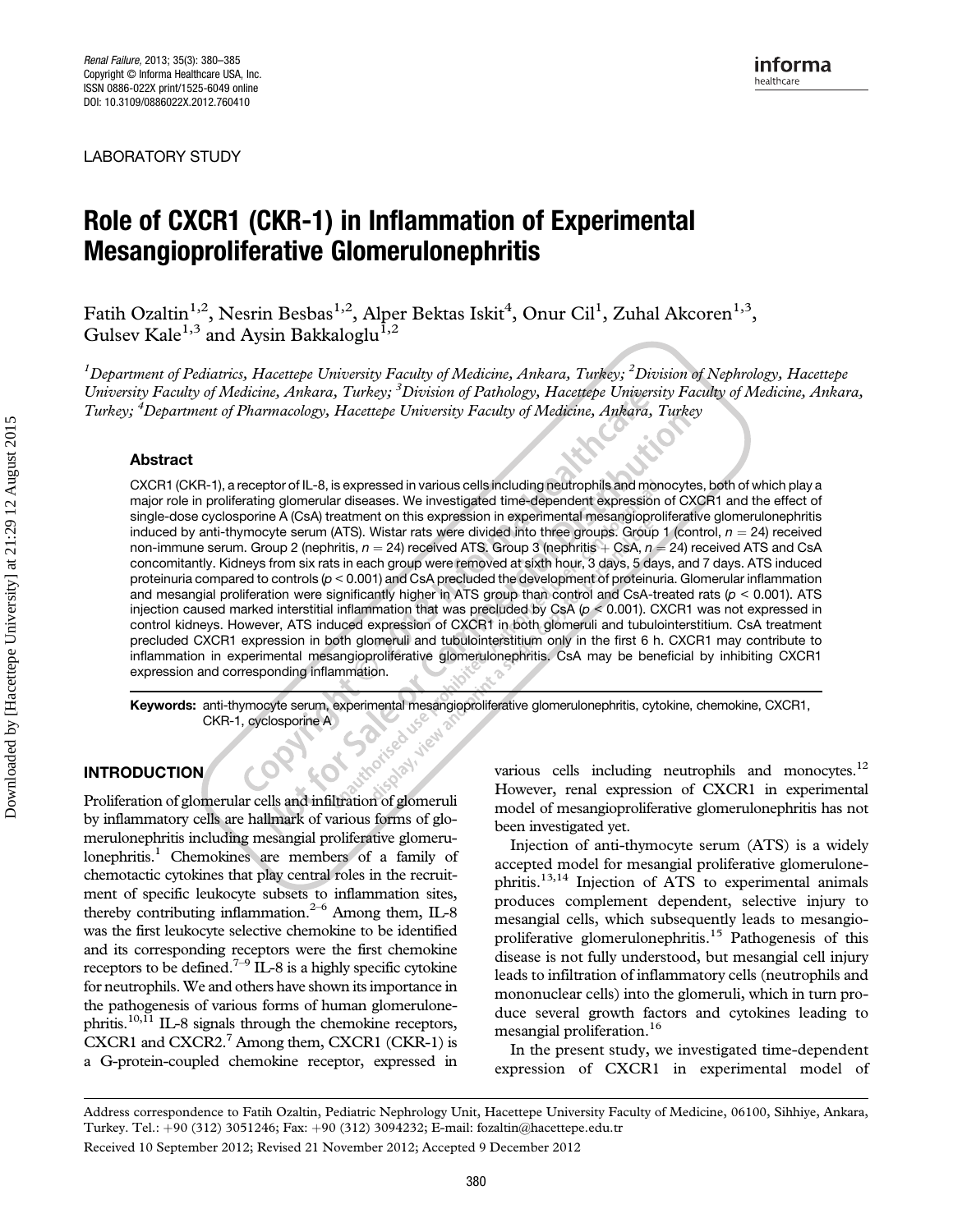mesangioproliferative glomerulonephritis and the effect of a single-dose cyclosporin A (CsA) treatment on this expression.

#### METHODS

#### Animals

Male Wistar rats weighing 100–200 g, obtained from Animal Laboratory of Hacettepe University, were used in this study. Animals were housed in communal cages with food and water available ad libitum, and exposed to a 12-h light/dark cycle with the room temperature maintained at  $21^{\circ}$ C. The procedures in this study were approved by Hacettepe University Animal Care and Use Ethics Committee.

#### Experimental Protocol

Animals were divided into three groups. Group 1 (control,  $n = 24$ ) rats received 5 mL/kg non-immune serum intravenously. Group 2 (nephritis,  $n = 24$ ) rats received 5 mL/kg anti-thymocyte serum (ATS, Dako Corporation) intravenously to induce mesangioproliferative glomerulonephritis. Group 3 (nephritis  $+$  CsA,  $n = 24$ ) rats received 5 mL/kg ATS intravenously and concomitantly injected with 25 mg/ kg CsA (Sigma–Aldrich Chemical Company) intravenously. Group 1 and 2 rats received intravenous saline treatment in equal volume  $(\sim 0.1 \text{ mL})$  with CsA administered in group 3. Six hours, 3 days, 5 days, and 7 days after ATS or non-immune serum injection, kidneys of six rats from each group were removed under diethyl ether anesthesia for histopathological and immunohistochemical studies. Twenty-four-hour urine was started to be collected in each rat 24 h before the day of kidney removal to assess proteinuria by means of urinary protein and creatinine ratio.

#### Immunohistochemical and Histopathological Studies

Kidneys of the rats were removed at the determined time points and fixed in 10% formalin. Tissues were embedded in paraffin wax and 5-μm sections were stained with hematoxylin and eosin for assessment of severity of glomerulonephritis. Expression of CXCR1, PCNA, and degree of glomerular inflammation, mesangial proliferation, and interstitial inflammation were evaluated by a pathologist (ZA) without prior knowledge of the treatment group. CXCR1 staining was graded semiquantitatively as  $0 =$  no staining, 1 = staining in 1–25% of cells, 2 = staining in 26–50% of cells,  $3 =$  staining in 51–75% of cells, and  $4 =$  staining in 76–100% of cells. PCNA staining was calculated as percentage of all cells either in the glomeruli or tubulointerstitium. Kidney sections were examined for glomerular inflammation, mesangial proliferation, and interstitial inflammation and each individual section was graded as  $0 =$  negative,  $1 =$  minimal,  $2 =$  mild,  $3 =$  moderate, and  $4 =$  severe for respective histopathological parameter. Inflammation was evaluated as

infiltration of mononuclear cells into the respective renal compartment.

CXCR1 antibody, PCNA antibody, and goat ImmunoCruz Staining System were obtained from Santa Cruz Biotechnology Incorporation. Immunostaining procedures were performed according to the manufacturer's instructions.

#### Statistical Analysis

Data were expressed as mean  $\pm$  SEM. All measurements and calculations were analyzed with two-way ANOVA and post-hoc Bonferroni multiple comparison test. For all data sets,  $p < 0.05$  was accepted to be statistically significant.

#### RESULTS

Urinary protein to creatinine ratio of control, nephritis and nephritis  $+$  CsA groups was presented in Figure 1. ATS injection resulted in significant proteinuria compared to controls ( $p \le 0.001$ ), which persisted during the experiments. CsA treatment precluded the development of proteinuria in ATS injected rats ( $p < 0.001$ ) during the experimental period. In parallel with proteinuria, glomerular inflammatory cells were significantly increased in nephritis (ATS) group compared to controls (Figure 2,  $p < 0.001$ ) and CsA treatment completely precluded infiltration of glomerular inflammatory cells in ATS-treated rats ( $p < 0.001$ ).

ATS resulted in severe mesangial proliferation starting in the first day after injection, reaching maximum around the fifth and seventh day ( $p \le 0.001$ ). CsA treatment had no effect on the development of mesangial proliferation (Figure 3).

ATS injection caused marked renal interstitial inflammation, which started in the first day of post-injection period (Figure 4,  $p < 0.05$ ) and increased gradually  $(p < 0.001)$ . CsA precluded the development of interstitial inflammation in the first day of post-injection period



Figure 1. Twenty-four hour urinary protein/creatinine ratio (mg/dL vs. mg/dL) of rats during the experimental period. Values are expressed as mean  $\pm$  SEM.  $n = 6$  at each time point, for each group. Notes: \*\*\*Denotes  $p \le 0.001$  against control and nephritis + CsA groups. CsA, cyclosporine A.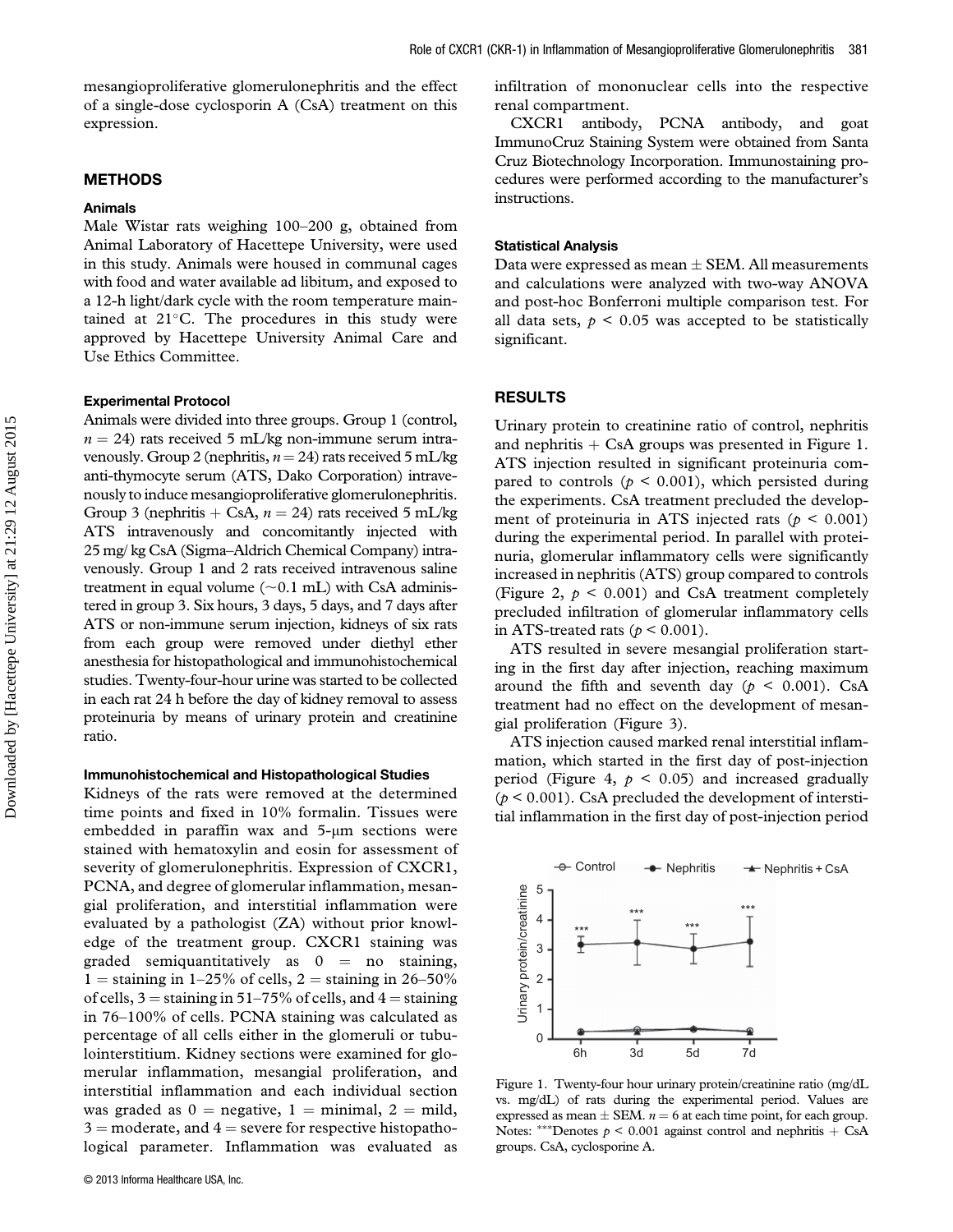

Figure 2. Glomerular inflammation in rat kidneys during the experimental period and histological appearances of kidneys in control (grade 0, at sixth hour), nephritis (grade 3, at sixth hour), and nephritis  $+$  CsA (grade 0, at sixth hour) groups. Values are expresed as mean  $\pm$  SEM.  $n = 6$  at each time point for each group.

Notes: \*\*\*Denotes  $p \le 0.001$  against control and nephritis + CsA groups. CsA, cyclosporine A.



Figure 3. Mesangial proliferation in rat kidneys during the experimental period and histological appearances of kidneys in control (grade 0, on fifth day), nephritis (grade 4, on fifth day) and nephritis + CsA (grade 3, on fifth day) groups. Values are expressed as mean  $\pm$  SEM.  $n = 6$  at each time point for each group.

Notes: \*\*\*Denotes  $p < 0.001$  against control group. ns, not significant against control group. CsA, cyclosporine A.



Figure 4. Interstitial inflammation in rat kidneys during the experimental period and histological appearances of kidneys in control (grade 0, at sixth hour), nephritis (grade 4, on seventh day), and nephritis  $+$  CsA (grade 0, at sixth hour) groups. Values are expressed as mean  $\pm$  SEM.  $n = 6$  at each time point for each group.

Notes: \*Denotes  $p < 0.05$  against control group, \*\*\*denotes  $p < 0.001$  against control group. ns, not significant against control group. CsA, cyclosporine A.



Figure 5. PCNA expression in tubulointerstitium of rat kidneys during the experimental period and histological appearances of kidneys in control (at sixth hour), nephritis (at sixth hour), and nephritis + CsA (at sixth hour) groups. Values are expressed as mean  $\pm$  SEM.  $n = 6$  at each time point for each group.

Notes: \*\*\*Denotes  $p \le 0.001$  against control group. ns, not significant against control group. CsA, cyclosporine A.

 $(p < 0.05)$ , but on following days it had no effect on interstitial inflammation.

The expression of proliferating cell nuclear antigen (PCNA) in tubulointerstitium was significantly increased in the nephritis group during the experimental period

compared to controls (Figure 5, 14% in nephritis group vs. 3% in controls,  $p < 0.001$ ). CsA treatment significantly decreased expression of PCNA in ATS injected rats at sixth hour (14% in nephritis group vs. 5% in nephritis  $+$  CsA group,  $p < 0.001$ ) and 3rd day (14% in nephritis group vs.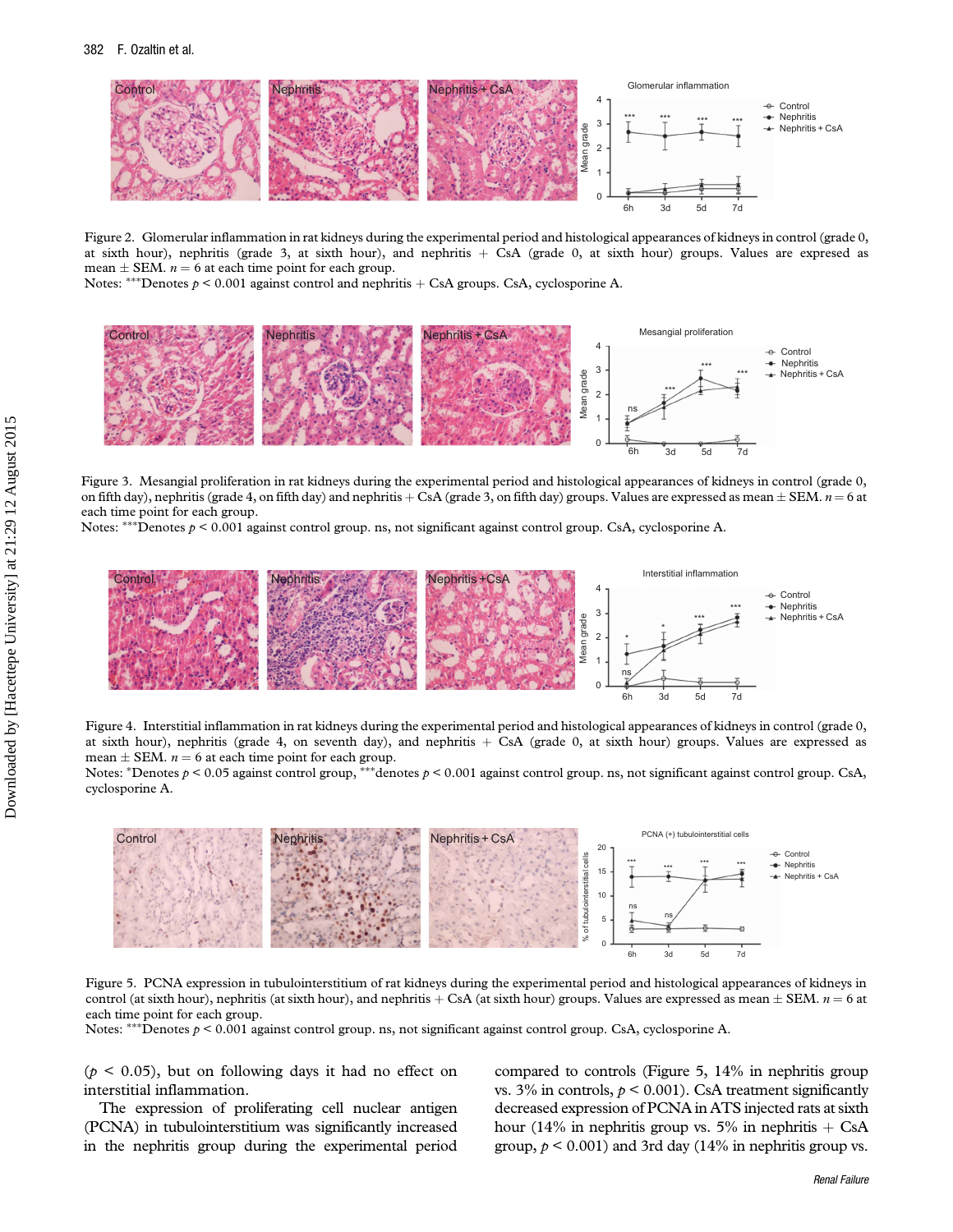

Figure 6. PCNA expression in glomeruli of rat kidneys during the experimental period and histological appearances of kidneys in control (at sixth hour), nephritis (at sixth hour), and nephritis + CsA (at sixth hour) groups. Values are expressed as mean  $\pm$  SEM.  $n = 6$  at each time point for each group.

Note: CsA, cyclosporine A.



Figure 7. CXCR1 expression in glomeruli of rat kidneys during the experimental period and histological appearances of kidneys in control (grade 0, at sixth hour), nephritis (grade 4, at sixth hour), and nephritis  $+$  CsA (grade 0, at sixth hour) groups. Values are expressed as mean  $\pm$  SEM.  $n = 6$  at each time point for each group.

Notes: \*Denotes  $p < 0.05$  against control group, \*\*\*denotes  $p < 0.001$  against control group. ns, not significant against control group. CsA, cyclosporine A.



Figure 8. CXCR1 expression in tubulointerstitium of rat kidneys during the experimental period and histological appearances of kidneys in control (grade 0, at sixth hour), nephritis (grade 3, at sixth hour), and nephritis + CsA (grade 1, at sixth hour) groups. Values are expressed as mean  $\pm$  SEM.  $n = 6$  at each time point for each group.

Notes: \*\*\*Denotes  $p \le 0.001$  against control group. ns, not significant against control group. CsA, cyclosporine A.

4% in nephritis  $+$  CsA group,  $p < 0.001$ ), but on following days PCNA expression was similar to ATS-treated rats. Glomerular expression of PCNA was similar (15–20%) among all groups (Figure 6).

CXCR1 was expressed in neither glomeruli nor tubulointerstitium of control rats. ATS injection resulted in expression of CXCR1 in both glomeruli and tubulointerstitium, which started in early period after ATS injection and persisted during the experiments. CsA treatment precluded CXCR1 expression in both glomeruli and tubulointerstitium (Figures 7 and 8,  $p \leq 0.001$  and  $p \leq 0.001$  respectively) 6 h after ATS injection, but had no effect on expression in the following days.

#### **DISCUSSION**

In ATS-induced mesangioproliferative glomerulonephritis model, we observed that CXCR1 was highly expressed in both glomeruli and tubulointerstitium starting on the first day of experimental protocol and this high level was maintained in tubulointerstitium until the end of the first week. In addition, CXCR1 expression correlated with interstitial inflammation and mesangial proliferation. These observations may suggest a role of CXCR1 on leukocyte recruitment to inflammation site in experimental mesangioproliferative glomerulonephritis.

Several groups found an accumulation of neutrophils within glomerulus and tubulointerstitium of human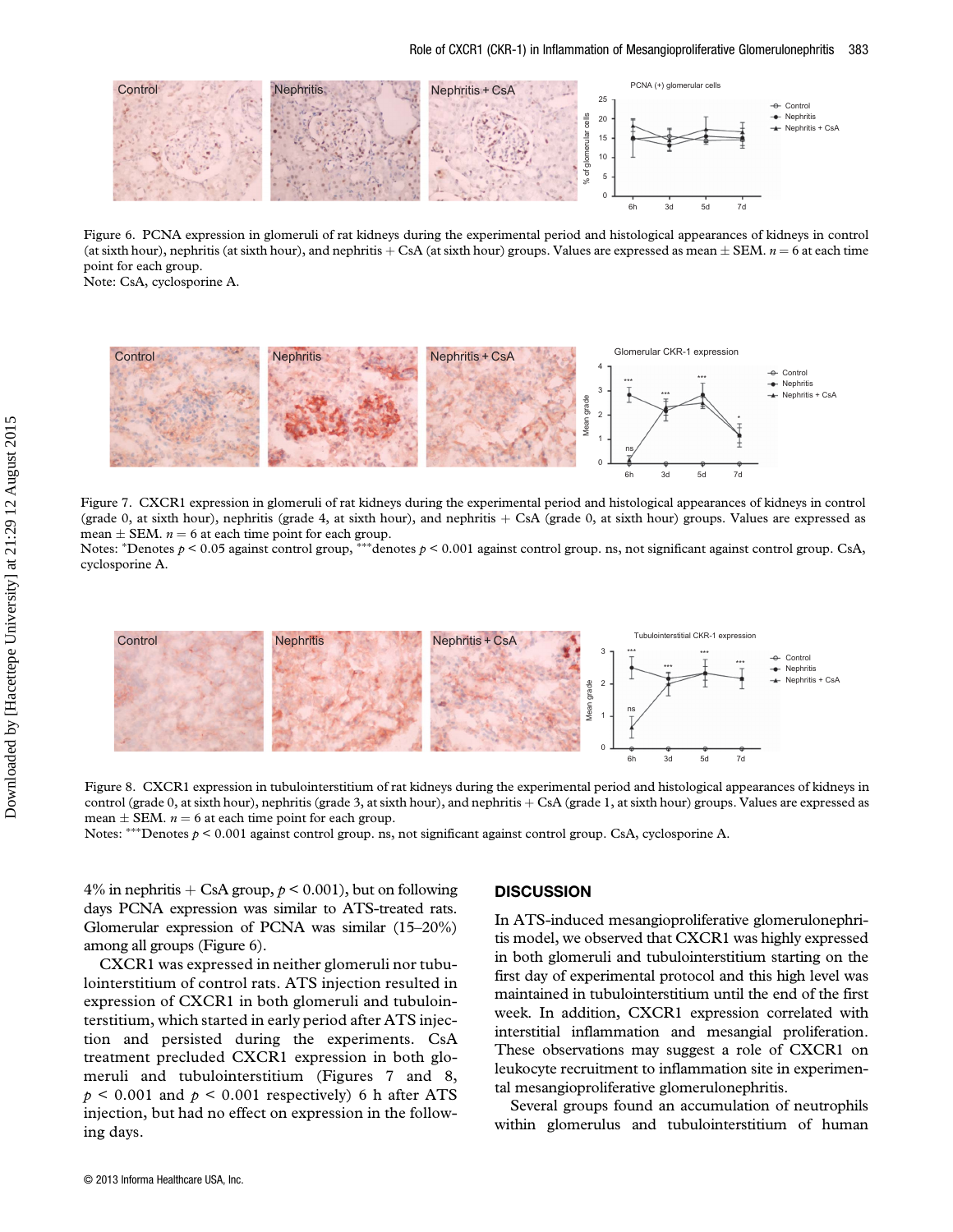kidneys very similar to the general distribution of CXCR1 staining demonstrated in the present study.17,18 The highest numbers of glomerular CXCR1-positive cells, which are consistent with polymorphonuclear leukocytes (PMNs) have been found to be present in biopsies of patients with membranoproliferative glomerulonephritis, followed by lupus nephritis and crescentic glomerulonephritis.<sup>17</sup> Expression of IL-8 and CXCR1 mRNA in glomeruli with crescentic glomerulonephritis and lupus nephritis has also been demonstrated.<sup>17</sup> A pathogenic role of CXCR1-positive PMNs can easily be appreciated as these cells are a rich source for proteases, reactive oxygen species, and cytokines that promote cellular activation and further recruitment of inflammatory cells. Infiltration of glomeruli and other renal compartments by inflammatory cells, which correlates with prognosis, is hallmark of various forms of glomerulonephritis.<sup>19</sup> In recent years, growing evidence regarding their roles in inflammation, chemokines and their receptors have been proposed to be regarded as attractive therapeutic targets for treatment of inflammatory renal diseases such as glomerulonephritis.<sup>19,20</sup> Indeed, in vivo treatment with an IL-8-blocking antibody reduced glomerular neutrophil accumulation and proteinuria in an acute immune complex glomerulonephritis in rabbits.<sup>21</sup> CXCR1, a receptor of IL-8, has been shown to be expressed on podocytes in vitro and in vivo during membranous glomerulonephritis, $^{22}$  as well as on neutrophils in membranoproliferative glomerulonephritis, lupus nephritis, and crescentic glomerulonephritis.<sup>17</sup> Polymorphisms in IL-8 and CXCR2 genes are associated with disease progression in childhood IgA nephropathy.<sup>23</sup> Our group previously demonstrated significantly increased urinary and serum IL-8 levels in the acute phase of acute poststreptococcal glomerulonephritis when compared to resolution phase and controls.<sup>10</sup> The current study and the previous clinical studies underline the importance of IL-8 and corresponding receptors in glomerular inflammation.

In the present study, CXCR1 expression in glomeruli started to decline at the end of first week, but increased glomerular inflammation and mesangial proliferation persisted. It seems that CXCR1 is responsible for initiation but not continuation of inflammation. The recruitment of CXCR1-positive PMNs could be an early event, and might promote downstream recruitment of macrophages and proliferation of other intrinsic renal cells both of which contribute to maintenance of cellular accumulation as observed in human membranoproliferative glomerulonephritis.<sup>17</sup>

In the present study, we also showed that single-dose CsA treatment efficiently but transiently decreased glomerular and tubulointerstitial CXCR1 expression and corresponding inflammation and proteinuria. Whether or not repetitive administrations might yield stable effect remained undetermined. To the best of our knowledge,

the effect of CsA treatment on CXCR1 expression has not been investigated previously, but Wakabayashi et al. showed that calcineurin inhibitors (CsA and FK-506) inhibit IL-8 expression in glioma cells induced by calcium but not  $TNF-\alpha^{24}$  Although, the precise pathway is unknown, a calcium–calcineurin–NF-κB pathway leads to IL-8 expression in glioma cells. The early protective effect of CsA demonstrated in our study might be a result of decreased IL-8 expression and/or down-regulation of CXCR1 expression secondary to decreased IL-8 expression driven by CsA. On the other hand, Huber et al. demonstrated that stimulation of CXCR1 leads a concentration-dependent increase in cytosolic-free  $Ca^{+2}$ concentration in cultured podocytes and that stimulation of chemokine receptors leads to release of IL-8 in cultured podocytes, which in turn down-regulates the expression of CXCR1 on these cells via receptor internalization.<sup>22</sup> Since these two in vitro studies were performed in cultured glioma cells and podocytes, further in vivo studies are needed to elucidate the exact mechanisms.

In summary, this is the first study that demonstrates expression of CXCR1 in both glomerular and tubulointerstitial renal compartments, and its relation with proteinuria and also effect of single-dose CsA on these parameters in ATS-induced mesangioproliferative glomerulonephritis. We showed that CXCR1 might contribute to inflammation in both glomeruli and tubulointerstitium in this model. Single-dose CsA exerts a temporary protective effect that is parallel to downregulation of CXCR1 expression. Long-term effects of repetitive administrations as well as actions of CsA on the chemokine receptors are subjects of further researches. The pathogenic role of chemokines and their receptors is still incompletely understood, but these systems may represent novel therapeutic targets in humans.

Declaration of interest: The authors report no conflicts of interest. The authors alone are responsible for the content and writing of this paper.

This study was supported by The Scientific Research and Development Office of the Hacettepe University (0102101023).

#### **REFERENCES**

- [1] Stahl R, Thaiss F, Oberle G, et al. The platelet activating factor receptor antagonist WEB 2170 improves glomerular hemodynamics and morphology in a proliferative model of mesangial cell injury. J Am Soc Nephrol. 1991;2:37–44.
- [2] Baggiolini M. Chemokines and leukocyte traffic. Nature. 1998;392:565–568.
- [3] Baggiolini M. Chemokines in pathology and medicine.  $\mathfrak{Z}$  Int Med. 2001;250:91–104.
- [4] Luster AD. The role of chemokines in linking innate and adaptive immunity. Curr Opin Immunol. 2002;14:129–135.
- [5] Segerer S, Nelson PJ, Schlondorf D. Chemokines, chemokine receptors, and renal disease: from basic science to pathophysiologic and therapeutic studies.  $\frac{\gamma}{4}Am$  Soc Nephrol. 2000;11:152–176.
- [6] Segerer S, Alpers CE. Chemokines and chemokine receptors in renal pathology. Curr Opin Nephrol Hypertens. 2003;12:243–249.